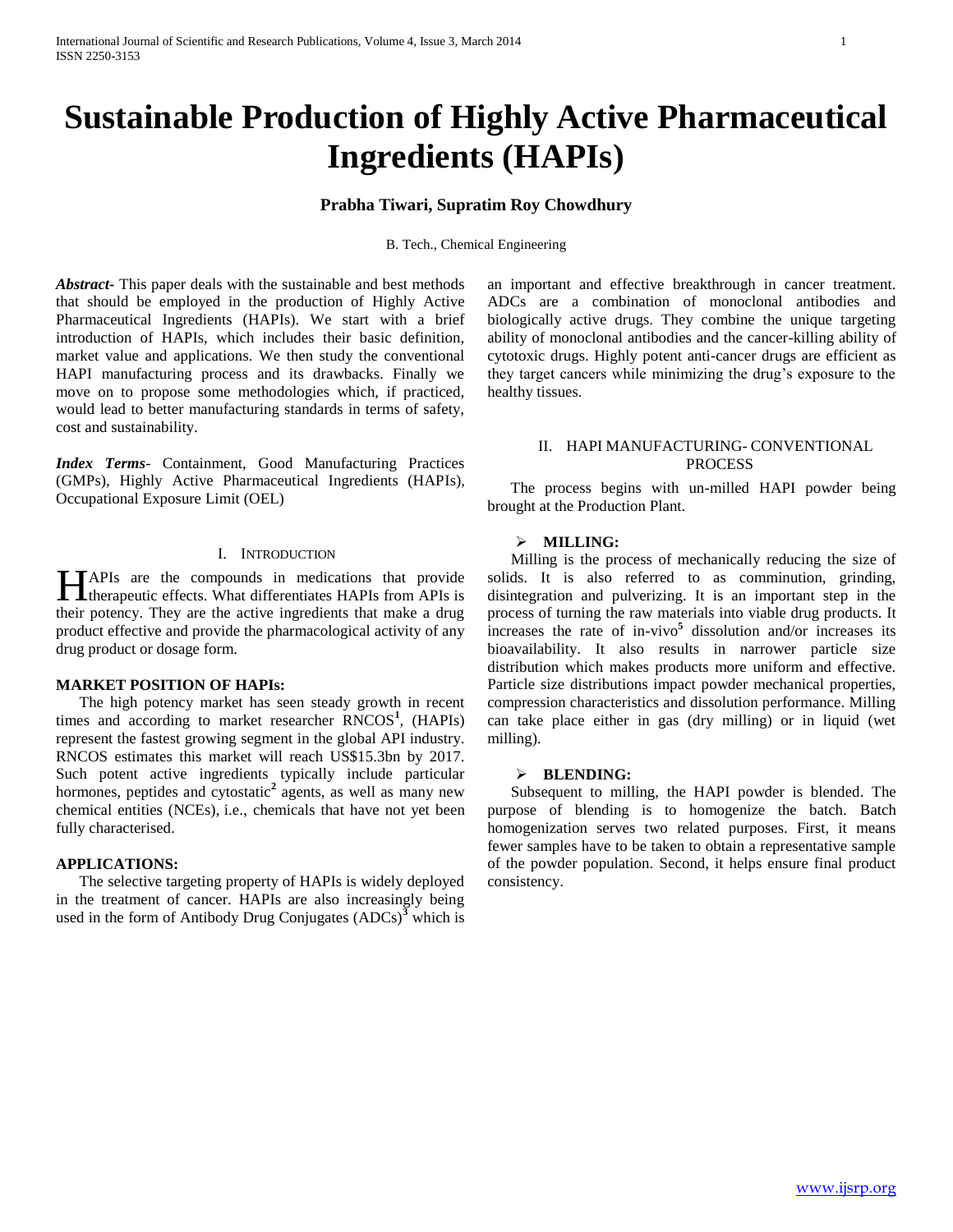Distillation Tower  $\Box$  solid  $\Box$  Crystallizer Filter Oily Mass Drier Solid HAPI For liquid API For solid API Miller Blender Extraction tower Hydrogenation tower

#### III. MANUFACTURING PROCESS

**Figure 1: Block diagram for HAPI manufacturing**

#### IV. DRAWBACKS OF THE CURRENT PROCESSES

 The conventional process of HAPI manufacture has quite a few drawbacks when considering the environmental sustainability of the process.

- $\triangleright$  Milling generates fine dust particles. Hence milling units need to be deeply analysed and investigated to ensure proper levels of containment, ergonomy**<sup>4</sup>** and process accuracy.
- $\triangleright$  A cleaning step takes place between successive batches. If the next batch utilizes the same HAPI, the operator might perform a cursory cleaning step since he will not have to worry about cross contamination. If the next batch utilizes a different HAPI, then the operator performs a thorough, verifiable cleanse of the processing equipment to prevent cross-contamination. This process is quite time-consuming and we estimate that in the current process setup it can take seven to ten days for cleaning and verification.
- HAPIs have the potential to cause serious health effects in workers at very low airborne concentrations. They are known to exhibit carcinogenic, mutagenic, teratogenic**<sup>5</sup>** or cytotoxic**<sup>6</sup>** effects. The current process is such that it runs huge risk of environment and worker exposure.

 Powder flow-ability might be an issue if the flow path of material from one unit of production plant to the other is not well taken care of. This may lead to production constraints.

#### V. PROPOSALS

 We propose that manufacturers utilise safe handling systems to protect workforce and the environment against the adverse effects of HAPI materials. We suggest the following remedies:

#### **USE OF CONE MILLS:**

 Cone milling is one of the most common methods of milling in the pharmaceutical and allied industries. Cone mills produce less dust than alternative forms of milling, thereby reducing environmental contamination.

#### **USE OF CONTAINMENTS:**

 'Containment' focuses on methods and equipments that prevent environment and operator exposure to HAPI powder by using engineered equipment solutions, administrative controls and Personal Protective Equipment (PPE).

 **Containment device selection:** The principles of selecting containment equipment and verifying its effectiveness are: (i) A step by step analysis of the process to produce a detailed list of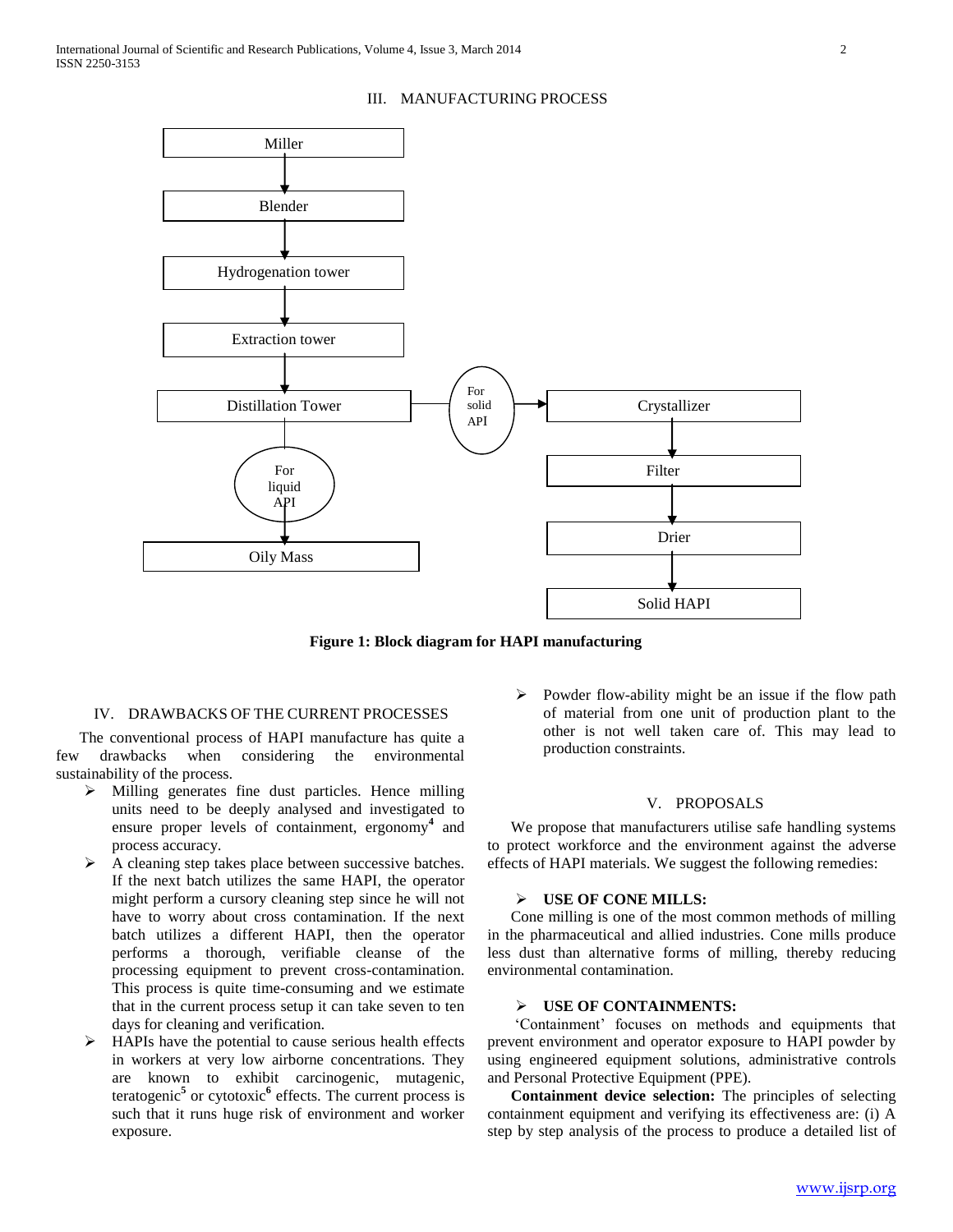all tasks that pose a threat to the environment and human workforce. (ii) Setting a containment performance target (CPT) (iii) Specifying and selecting containment equipment based on the task list and the CPT (iv) Verifying containment performance at the factory acceptance test (FAT)**<sup>7</sup>** and the site acceptance test (SAT)**<sup>8</sup>** (v) Assessing occupational exposure to workers during actual operations involving the HAPI.

## **Containment devices:**

- *Barrier isolator:* The rigid or fixed walled isolator provides a contained environment within which a wide range of tasks can be performed. Thus whatever be the process taking place inside the containment, its effect on the outside atmosphere is nil. Typically, an isolator will operate at a slight negative pressure, though in some cases (to ensure product sterility) isolators can operate at a slightly positive pressure. The contained environment inside the isolator is ventilated with air entering and leaving the isolator. Operator access to the isolator chamber is usually via glove ports, which allow materials and equipment to be handled and to facilitate transfers in and out of the isolator.
- *Transfer chambers (passive):* The transfer chamber is an enclosed chamber attached to the isolator with one sealable opening with a door into the isolator and the other sealable opening with another door to the outer environment. The chamber is not under negative pressure. This arrangement can be used to pass materials into a clean isolator, opening only one door at a time. It improves product flow-ability and facilitates safe transfer of material.
- *Airlock (active):* The airlock is similar to the transfer chamber except that in this case the airlock is ventilated and is under negative pressure. This reduces the potential for airborne transfer from the contaminated isolator. If in addition, decontamination of materials leaving the isolator is possible, then this arrangement can be suitable for safe transfers out of the isolator whilst maintaining very high containment performance.
- *Bagging device:* The bagging transfer device (or bagin/bag-out port) uses a specially constructed tube of flexible film material such as polythene (or continuous liner), attached to a port and fitted with double-seal rings. This arrangement enables continuous closed bags to be produced which can be used to enclose items transferred in or out of the isolator in a sealed bag. This solution to transferring materials and equipment is capable of high levels of containment.
- *Flexible charging bags:* A relatively recent innovation in containment equipment is the flexible charge bag. This device can deliver contained charges of small quantities of HAPI with good containment performance. One advantage of this device is its cost, allowing potent and highly potent APIs to be pre-packaged in a disposable contained transfer device.
- *Intermediate bulk containers:* These are large sacks or bags capable of holding one tonne or more of powdered or granular materials. Such containers are generally manufactured from woven fabric, generally

polypropylene. In order to make these bags waterproof, an impervious inner liner is added within the outer envelope. The product being transported is actually contained within the inner line. Liners previously used have generally been in the form of a cylindrical length of polyethylene or other impermeable plastics material. In the filling region of the container one end of the liner may be brought through a filling opening in the outer envelope and may be tied off after the container has been filled. At the discharge end of the container the liner is closed off and may be either laid loosely within the outer envelope or disposed in a predetermined relationship to an outlet spout from the outer envelope. The liner constructions are loosely fitted within the outer envelope and are prone to distortion within the envelope. This invention seeks to provide a container that avoids the disadvantages previously experienced with liners, yet can still be completely waterproof.

 *Split butterfly valves:* The split butterfly valve (SBV) is widely used for transfers of potent and highly potent APIs. It is particularly useful where large quantities of material are being transferred. The details and principle of operation of the valve are well established and allow for good containment performance during contained transfers.



**Figure 2: Intermediate Bulk Containers**



**Figure 3: Split Butterfly Valve**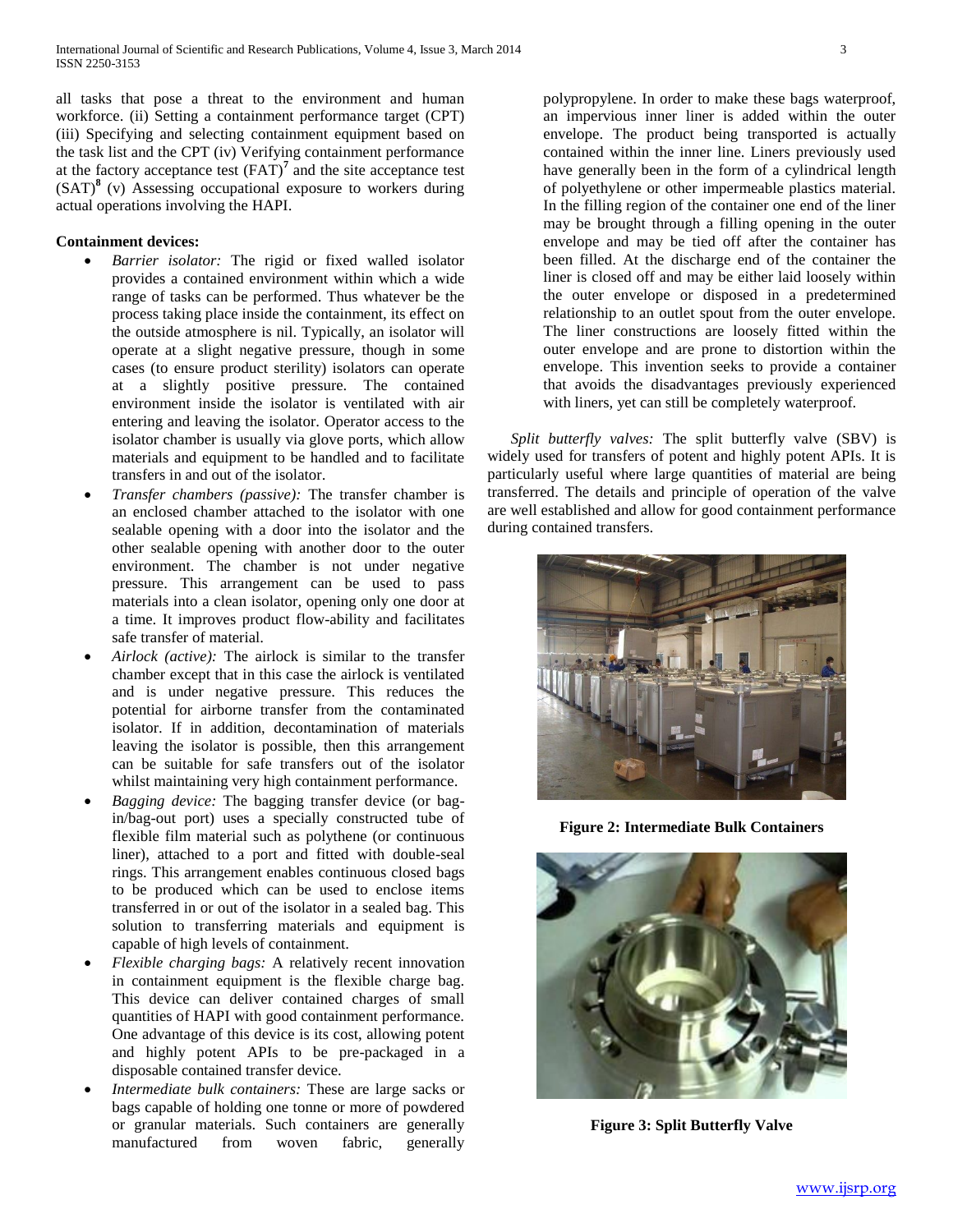**Containment performance:** This analysis will provide the information required to specify the design of the containment system and the containment performance target (CPT) for the containment device will usually be based on the OEL of the material being handled. The aim of containment performance verification should be to demonstrate that the airborne concentration will not normally be exceeded. The containment performance is broadly defined as the airborne particulate concentration measured around the containment device and in the operator's breathing zone during simulated or actual operations.

 **Containment performance verification:** Overall containment performance of an isolator system or a device may not be predictable. It is therefore usually necessary to verify containment performance prior to handling the HAPIs in the containment device. Containment performance verification assesses performance of the contained device or system either as built at the factory (FAT), when newly installed in a production facility (SAT) or when in routine use (ongoing occupational hygiene testing). Where several ancillary devices are present, such as with transfer devices fitted to an isolator, the use of all devices must be included in the containment performance evaluation.

### **SEGGREGATION OF PRODUCTS BASED ON TOXICITY**

 An occupational exposure limit is an upper limit on the acceptable concentration of a hazardous substance in workplace air for a particular material or class of materials. It is typically set by competent national authorities and enforced by legislation to protect occupational health and environment safety. It is an important tool in risk assessment and in the management of activities involving handling of highly active substances such as HAPIs. Hazard banding or control banding strategies can be used to ensure safe handling. Occupational Exposure Banding method shows 5 bands of products based on their Occupational Exposure Limit (OEL). HAPIs fall under the bands 4 and 5, i.e. OEL ranging from 100- 5000  $\mu$ g/m<sup>3</sup>. Each control band is associated with a safe handling guideline which describes in detail how a material of that potency should be handled in the different environments encountered in the workplace.



**Figure 3: Occupational Exposure Banding**

## **USE OF GOOD MANUFACTURING PRACTICES (GMPs):**

## **Maintaining the quality of HAPIs:**

 The quality of HAPIs is defined as meeting the appropriate specifications for the APIs and being produced in an appropriate

facility. Good Manufacturing Practices (GMPs) govern pharmaceutical product quality. Within the US, the Food and Drug Administration (FDA) enforces product quality standards using its version of GMPs termed current Good Manufacturing Practices (cGMPs).

## **Cleaning in Place (CIP):**

 It is used in hygiene critical industries such as Food, Beverage and Pharmaceutical, to clean a wide range of plant. CIP refers to the use of a mix of chemicals, heat and water to clean machinery, vessels or pipe work without dismantling the plant. It is performed to remove or obliterate previous Cell Culture batch components. It is used to remove in-process residues, control bio-burden, and reduce endotoxin**<sup>9</sup>** levels within processing equipment and systems. Repeatable, reliable, and effective cleaning is of the utmost importance in a manufacturing facility. Cleaning procedures are validated to demonstrate that they are effective, reproducible, and under control. In order to adequately clean processing equipment, it must be designed with smooth stainless steel surfaces and interconnecting piping that has cleanable joints. The chemical properties of the cleaning agents must properly interact with the chemical and physical properties of the residues being removed. A typical CIP cycle consists of many steps which often include (in order):

- Pre-rinse with WFI (water for injection) or PW (purified water) which is performed to wet the interior surface of the tank and remove residue. It also provides a nonchemical pressure test of the CIP flow path
- Caustic solution single pass flush through the vessel to drain. Caustic is the main cleaning solution
- Caustic solution re-circulation through the vessel
- Intermediate WFI or PW rinse
- Acid solution wash used to remove mineral precipitates and protein residues
- Final rinse with WFI or PW rinses to flush out residual cleaning agents
- Final air blow used to remove moisture remaining after CIP cycle

 Critical parameters must be met and remain within the specification for the duration of the cycle. If the specification is not reached or maintained, cleaning will not be ensured and will have to be repeated. Critical parameters include temperature, flow rate, supply pressure and chemical concentration. Similar to CIP, there is Washing In Place (WIP). It is fully integrated with process controls and works by directing sufficient flow and pressure of water to remove residues inside the reactor. Cleaning cycles vary depending on the complexity of cleaning. After cleaning, the water re-circulates back into the system. Benefits include standardization of the cleaning process and reduced cleaning time.

#### VI. CONCLUSION

 HAPIs play an important role in the drug product industry. They make a drug product effective. Owing to their curing abilities, their manufacturing amount cannot be reduced drastically. Having stated that, the harmful effects of the